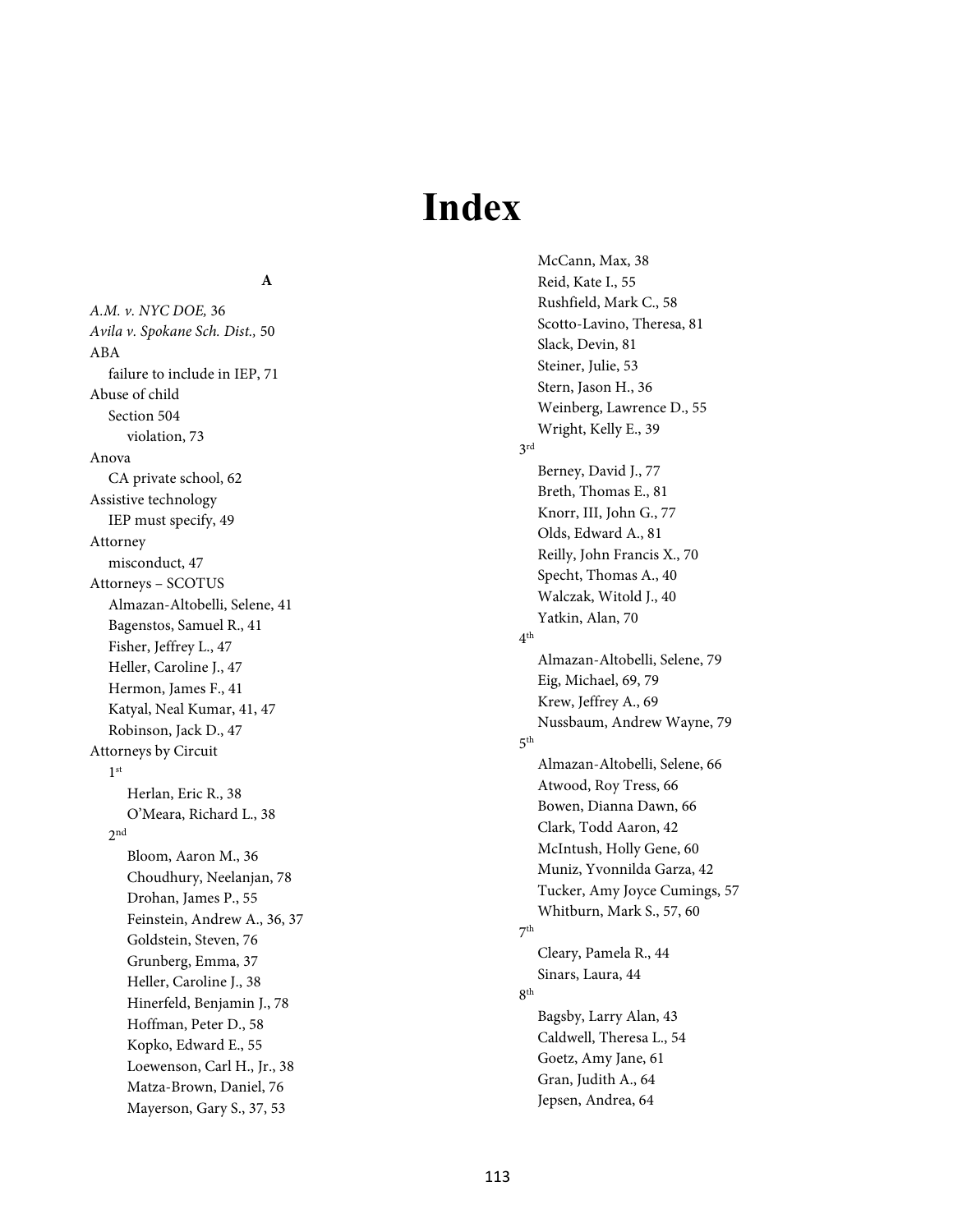# **Special Education Legal Developments & Cases 2017**

Ney, Marshall S., 54 Ormsby, Cindy Reeds, 43 Palmatier, Timothy R., 64 Schreifels, Roseann, 61 **9th** Fernandes, Kaliko'onalani D., 71 Handlin, Jay S., 71 Harbottle, S. Daniel, 52 Knox, Christian M., 49 Mishook, David R., 49 Peck, Keith H.S., 72 Silver, Mark A., 51 Stevens, Gregory Lee, 51 Suganuma, Gary S., 72 Tiffany, Marcy J.K., 52  $11<sup>th</sup>$ Almazan-Altobelli, Selene, 67 Gallini, James R., 67 Johnson, William Tipton Stanley, 75 Nelson, Alice K., 67 Walding, James Kevin, 75 DC Circuit Almazan-Altobelli, Selene, 60 Gluckman, Todd A., 60 Pittman, Lucy E., 60 Attorneys' Fees case is now moot, 43, 67 egregious conduct, 64 graduation, impact of, 51 interim relief, 69 prevailing party, 43 criteria to determine, 76 reduction of, 58 by more than 50%, 64 SOL after 90 days, 53 excusable neglect, 51 Stay Put, 69 vindication of a procedural right, 76

# **B**

Behavioral Intervention Plan (BIP) commitment to implement, 57 failure to prepare adequate, 36 procedural violation, failure to prepare, 81 Bias of Hearing Officer former sch supt, 57 Braille, 63

Brittany O. v. Bentonville Sch. Dist., 53 Burlington/Carter test independent verification of, 77 three prongs, 55

# **C**

*C.E. v. Chappaqua Cent. Sch. Dist.+NYDOE,* 57 *C.G. R.G. v. Winslow Township Bd. Ed.,* 64 *C.G. v. Waller Indep. Sch. Dist.*, 60 *Carter* cases, 10 Cases 1st Maine *M. v. Falmouth Sch. Dept*, 37 2nd New York *A.M. v. NYC DOE*, 36 *C.E. v. Chappaqua Cent. Sch. Dist.+NYDOE*, 57 *D.B. v. Ithaca City Sch. Dist.*, 55 *J.C. v. Katonah-Lewisboro Sch. Dist*., 54 *J.D. v. NYC DOE*, 38 *J.P. v. NYC DOE*, 81 *L.K. v. NYC DOE*, 36 *Luo v. Baldwin Union Free Sch. Dist.*, 39 *N.B. v. NYC DOE*, 75 *R.B. v. NYC DOE*, 52 *R.C. v. Wappingers Bd. Ed. Cent. Sch. Dist.*, 77 *3rd* New Jersey *C.G. R.G. v. Winslow Township Bd. Ed.*, 64 Pennsylvania *H.E. v. Walter Palmer Charter Sch. + PA DOE*, 76 *Issa v. Lancaster Sch. Dist.*, 39 *M.R. J.R. v. Ridley Sch. Dist*., 69 *Wellman v. Butler Area Sch. Dist.*, 79 4th Maryland *M.L. v. Montgomery Cnty Bd. Ed. + Supt. Smith*, 68 *N.P. v. Prince George's County Bd. Ed. + Maxwell*, 78 5th Texas *C.G. v. Waller Indep. Sch. Dist.*, 60 *D.L. v. Clear Creek Indep. Sch. Dist.*, 56

*Dallas Indep. Sch. Dist. v Woody*, 64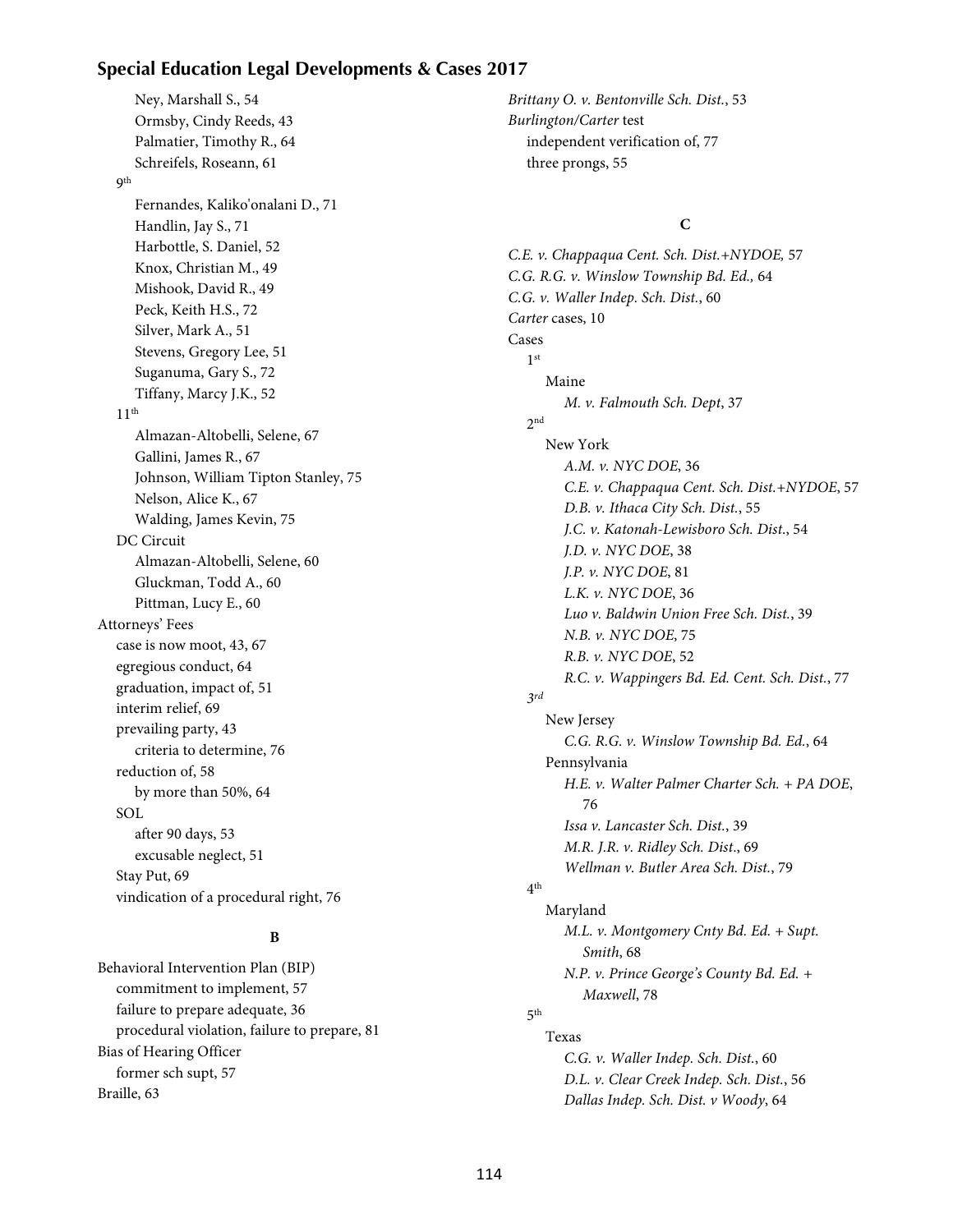*Reyes v. Manor Indep. Sch. Dist.*, 41 7th Illinois *Ostby v. Manhattan Sch. Dist.*, 43 8th Arkansas *Brittany O. v. Bentonville Sch. Dist.*, 53 Minnesota *I.Z.M. v. Rosemount-Apple Valley Eagan Pub. Sch.*, 63 *Special School District 1 v. R.M.M*, 61 Missouri *J.M. v. Francis Howell Sch. Dist.*, 42 **9th** California *E.F. v. Newport Mesa Unif. Sch. Dist*, 44 *Irvine Sch. Dist. v. K.G.*, 51 *M.C. v. Antelope Valley*, 47 *R.A. v. West Costra Costa Sch. Dist.*, 62 *S.H. v. Tustin Unif. Sch. Dist.*, 43 Hawaii *I.T. v. Hawaii DOE*, 58 *R.E.B. v. Hawaii DOE*, 71 *Rachel H. v. Hawaii DOE*, 70 Washington *Avila v. Spokane Sch. Dist.,* 50  $11<sup>th</sup>$ Alabama *J.S. v. Houston Cnty Bd. Ed.*, 73 *Jefferson Cnty Bd. Ed v. Brian M, Darcy M*, 67 DC Circuit *DL v. DCPS,* 59 SCOTUS *Endrew F. v. Douglas County Sch. Dist.*, 46, 99 *Fry v. Napoleon Comm. Sch.*, 40, 83 Cases of the Year 9th *M.C. v. Antelope Valley*, 47  $11<sup>th</sup>$ *J.S. v. Houston Cnty (Alabama) Bd. Ed.*, 73 **SCOTUS** *Endrew F. v. Douglas County Sch. Dist.*, 46 *Fry v. Napoleon Comm. Sch.*, 40 Charter school as defendant, 76 defaulted, 76 Circuit Court Split, 10 Circuit Judges

1st Stahl, 37  $2nd$ Wesley, 36 3rd Fisher, 39 Krause, 69, 76 Rendell, 64 Shwartz, 79  $4<sup>th</sup>$ Agee, 68 Wynn, 78 5th Costa, 41 Southwick, 64 Weiner, 60 7th Rovner, 43 8th Benton, 42 Loken, 63 Shepherd, 61 9th Bea, 71 Christen, 50 Fisher, 70 Hawkins, 71 Kozinski, 47 DC Circuit Tatel, 59 Citations USC for 504, ADA, ESSA, FERPA, McKinney-Vento,  $\mathfrak{D}$ Collateral estoppel, 39 Commentary - Federal Register, 3 Compensatory relief, 69 COPAA Amicus Brief, 35, 36, 37, 41, 47, 64, 66, 67 Courts U.S. Courts of Appeal Table of States covered by each, 9 U.S. District Courts, 8 Courts of Appeals list of circuits / states, 9 Current Educational Placement after DP decision, 69

#### **D**

*D.B. v. Ithaca City Sch. Dist.,* 55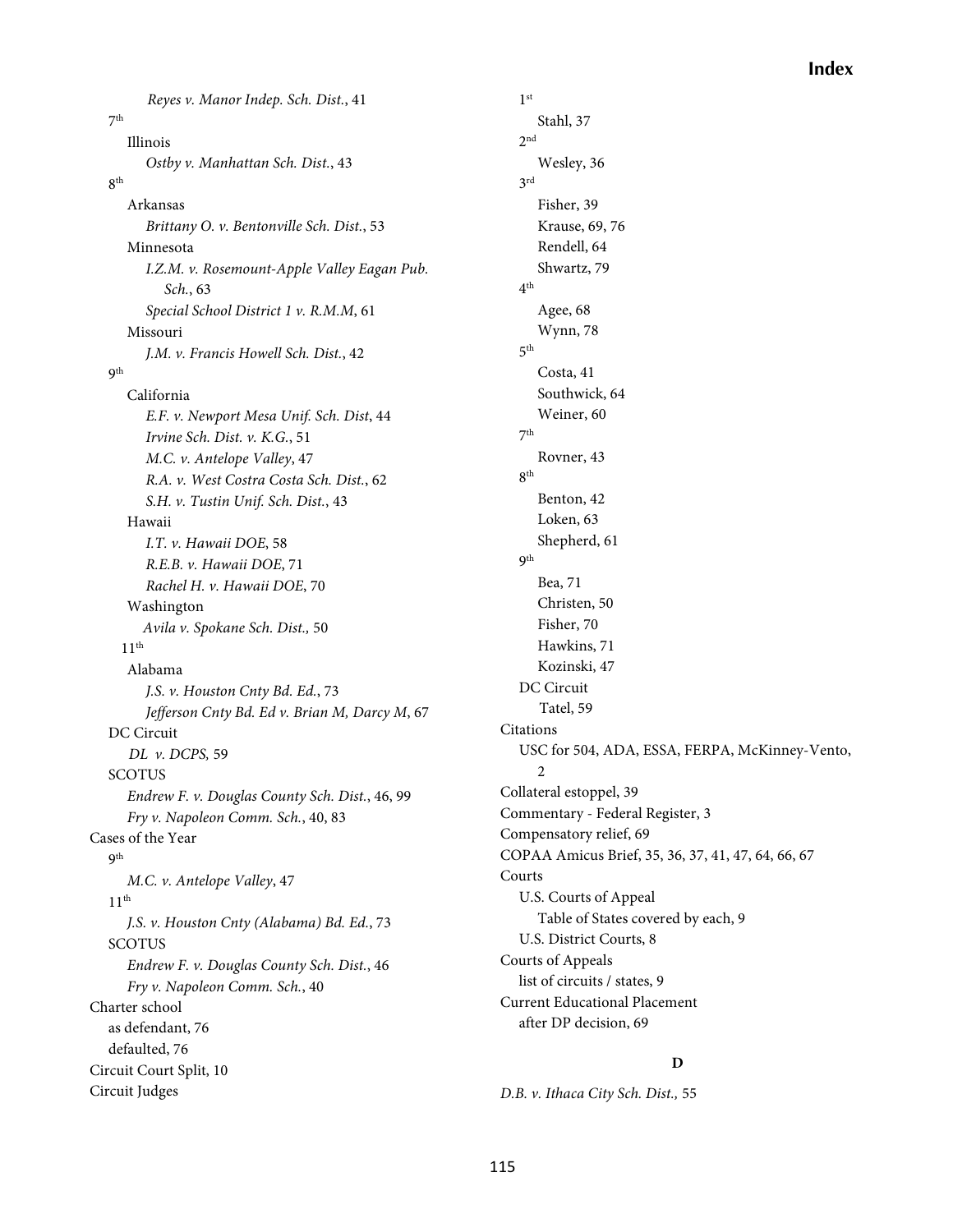# **Special Education Legal Developments & Cases 2017**

*D.L. v. Clear Creek Indep. Sch. Dist.,* 56 *DL v. DCPS*, 59 *Dallas Indep. Sch. Dist. v Woody,* 64 Deference to ALJ / HO, 47 to IHO and SRO, 81 to IHO, not SRO, 54 usual standard, 44 Deliberate attempt to mislead, 47 Deliberately indifferent, 73 Depositions video taping by attorney, 64 DIR/Floortime, 75 Discrimination intentional, 73 intertwined with IDEA violations, 63 District Court reversal of, reasons, 78 Do Not Publish, 5 Due Process Complaint Notice failure to respond to, 47 Due Process Hearing deference not warranted, 47 deference to decision, 47 single-tier v. two-tier, 54

#### **E**

*E.F. v. Newport Mesa Unif. Sch. Dist,* 45 Eligibility for an IEP head injury, 79 multiple disabilities, 56 E*ndrew F. v. Douglas County Sch. Dist.* 4th a new standard, 78  $5<sup>th</sup>$ reference to, 60 9th new guidance, 47 Full Text, 99 Summary, 46 Syllabus, 107 Transcript of Chief Justice Roberts Announcement, 109 English language learners (ELL) Equal Educational Opportunities Act, 39 SLIFE—students with limited or interrupted formal education, 39 Equal Educational Opportunities Act, 39

Establishment Clause, 67 Evaluation failure to conduct FBA and BIP, 81 failure to observe child, 36 Full and Individual Evaluation (FIE), 64 in person, 52 observation by parent, 62 private, must consider, 54 Exclusion of child Section 504 violation, 73 Exhaustion of Administrative Remedies. *See also Fry* Constitutional, ADA, 504 claims, 42 IDEA / 504 claims overlap, 41 judicial record created for later review, 42 No IEP or 504 plan, 79 not required stay put, 69 three exceptions, 42 required isolation, physical restraints, 42 Exhibit production hiding altered IEP, sanctions, 47 Expert testimony rejected, must explain why, 54 Extended School Year (ESY) LRE included in IEP, 71

#### **F**

FAPE 4 factor test to determine, 60 private school, 61 Federal Question, 8 Federal Register - Commentary, 3 Federal Rules of Appellate Procedure, 9 Federal Rules of Civil Procedure, 8 *Florence County Sch. Dist. IV v. Carter,* 10 *Fry v. Napoleon Comm. Sch.,* 40, 83 3rd exhaustion required, head injury, 79 Full Text, 83 Syllabus, 94 Transcript of Justice Kagan's Announcement, 96 Functional Behavioral Assessment (FBA) explained, 58 failure to conduct adequate, 36 procedural violation, failure to prepare, 81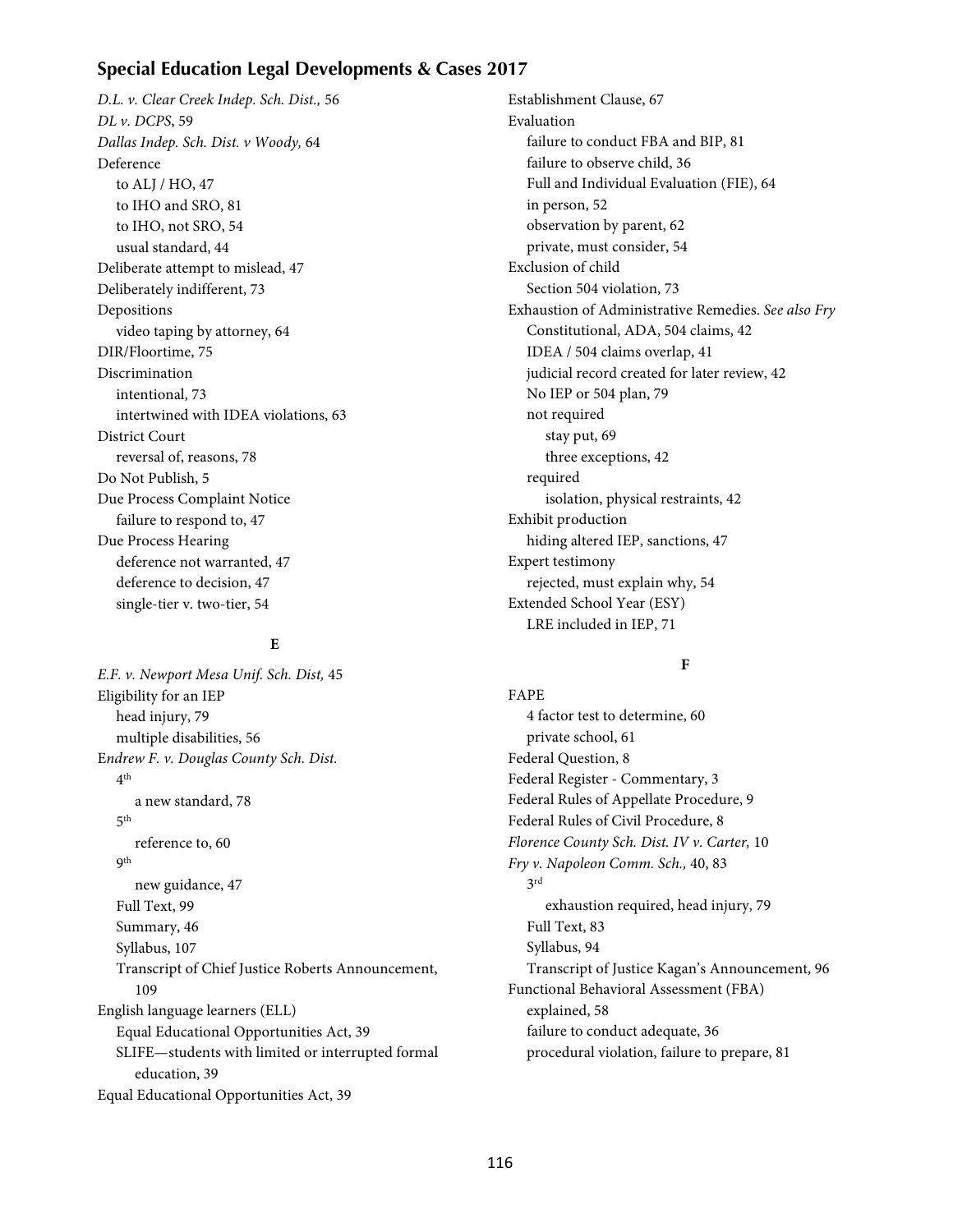### **G**

Google Scholar how to use, 13

#### **H**

*H.E. v. Walter Palmer Charter Sch. + PA DOE*, 76 Hearing Officer compentency, attack on, 57

#### **I**

*I.T. v. Hawaii DOE,* 58 *I.Z.M. v. Rosemount-Apple Valley Eagan Pub. Sch.,* 63 IDEA judicial enforcement, 60 Section 504 contrasted with, 63 IEP accommodate disabilities, 47 alteration unknown to parent, 47 ARD Committee - Texas, 64 assistive technology devices, specified, 47 blueprint for enforcement, 71 child changes school districts, 64 child's potential must be considered, 47 comparable, 29, 64 contractual nature, 47 failure to include parent counseling, training, 36 four factors test to assess, 60 location of services, 70 LRE, failure to include, 71 methodology. *See* Methodology Orthodox Jewish instruction included, 68 parental participation denied, 81 predetermination of placement, 67, 81 remediate disabilities, 47 specificity, amount of, 71 unilateral change of, 47 Independent Educational Evaluation (IEE) denied by school, 50 school failed to consider, 64 school requests due process, 50 *Irvine Sch. Dist. v. K.G.,* 51 Isolation of child Section 504 violation, 73 *Issa v. Lancaster Sch. Dist.,* 39

## **J**

*J.C. v. Katonah-Lewisboro Sch. Dist.,* 54 *J.D. v. NYC DOE,* 38 *J.M. v. Francis Howell Sch. Dist.,* 42 *J.P. v. NYC DOE,* 81 *J.S. v. Houston County Bd. Ed.,* 73 *Jefferson Cnty Bd. Ed v. Brian M, Darcy M,* 67 Jury Trial, 74

#### **L**

*L.K. v. NYC DOE,* 37 Least Restrictive Environment (LRE) IEP failure to include, 71 private placement more restrictive, 61 Location of services advance notification, 70 *Luo v. Baldwin Union Free Sch. Dist.*, 39

#### **M**

*M. v. Falmouth Sch. Dept,* 37 *M.C. v. Antelope Valley,* 47 *M.L. v. Montgomery Cnty Bd. Ed. + Supt. Smith,* 68 *M.R., J.R. v. Ridley Sch. Dist.*, 69 Magistrate Judge, 8 Methodology ABA, 62 deliberately omitted from IEP, 36 superior method, 71 DIR/Floortime, 75 failure to specify, 71 fear of restricting staff, 36 Specialized Program Individualizing Reading Excellence (SPIRE), 37 specified in advance, 52 Minnesota Blind Persons' Literacy Rights and Education Act, 63 Moot attorneys' fees, 43, 67 case is now, 43 child not returning to school district, 67 relief still available, 71

#### **N**

*N.B. v. NYC DOE*, 75 *N.P. v. Prince George's County Bd. Ed. + Maxwell,* 78 Non-English-speaking, 39 Non-Verbal Learning Disability (NVLD), 55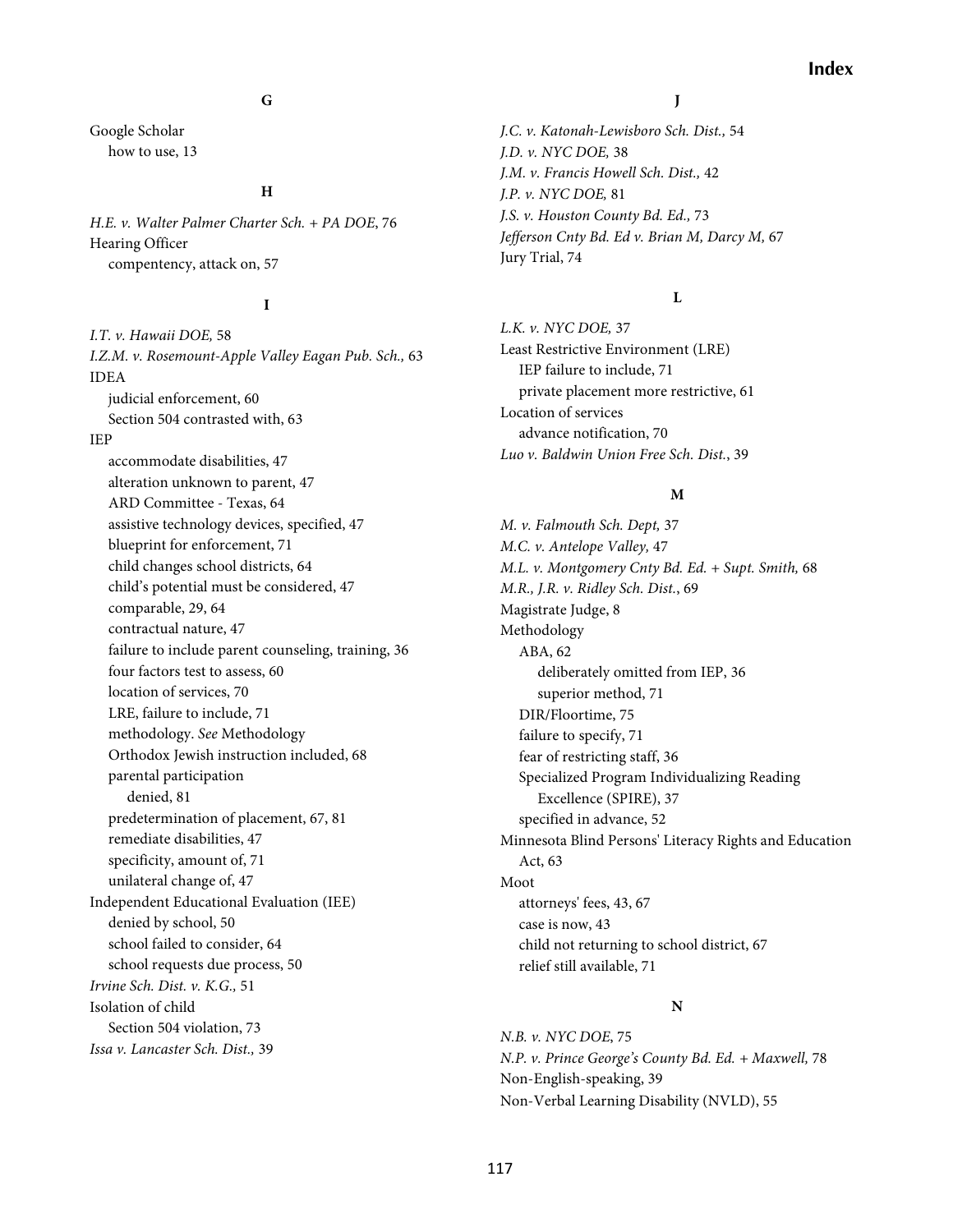# **Special Education Legal Developments & Cases 2017**

Notice of abuse failure to respond, 73 prior information about, 73

#### **O**

Orton-Gillingham Approach, 37 *Ostby v. Manhattan Sch. Dist.,* 43

# **P**

P369K, 75 Pacific Autism Center, 71 Phoenix Academy, 39 Placement challenges to proposed, 55 change of, 43 predetermination of, 43, 61 Pleading and practice 504 abuse, discrimination, 73 briefing, failure to comply pages/fonts, 57 child find violation, failure to allege, 56 Complaint Alabama *Houston Bd Ed*, 73 Colorado *Ebonie S.*, 73 Due Process Complaint Notice failure to respond to, 47 filing a late answer, 39 prehearing, failure to request, 41 Pleading and Practice federal question, 8 motion for summary judgment, 8 removal of case from state court, 8 Potential IEP must consider child's, 47 Prevailing party. *See* attorneys' fees Private school FAPE, entitlement to, 61 Procedural violations classroom placement ratio, 36 failure to conduct FBA / BIP, 81 IEP alteration, 47 Per Se, 48 Prospect School, 54

## **R**

*R.A. v. West Costra Costa Sch. Dist.*, 62

*R.B. v. NYC DOE*, 52 *R.C. v. Wappingers Bd. Ed. Cent. Sch. Dist.*, 77 *R.E.B. v. Hawaii DOE*, 71 *Rachel H. v. Hawaii DOE,* 70 *Reyes v. Manor Indep. Sch. Dist.,* 41 Relief sought exhaustion of administrative remedies, 42 Removing state court case to federal court, 8 **Restraints** *Ebonie S*. jury trial, 73 Rifton Chair, 73 Section 504 violation, 73 Rifton Chair, 73 Rules of the Supreme Court of the United States, 10

#### **S**

*S.H. v. Tustin Unif. Sch. Dist.*, 43 Section 504 exclusion of child, 73 IDEA contrasted with, 63 physical abuse, 73 restraint, 73 SELF Program, 44 SETSS - Special Education Teacher Support Services, 38 Settlement agreement subsequent litigation, 79 Single-Tier States, 8 SLIFE—students with limited or interrupted formal education, 39 Social Emotional Learning Foundations, 44 Special School District 1 v. R.M.M, 61 Split between circuits, 10 Standard of review circumscribed *de novo* review, 77 Statute of Limitations (SOL) attorneys' fees, 53 knew or should have known, 51 Texas – one year, 41 Washington – two years, 50 Statutory interpretation, 61 Stay Put, 43 Attorneys' Fees, 69 DP Decision, after, 69 three years through appeals, 71 violation of, remedy, 69 Sterling School, 38 Supremacy Clause, 2, 3, 11